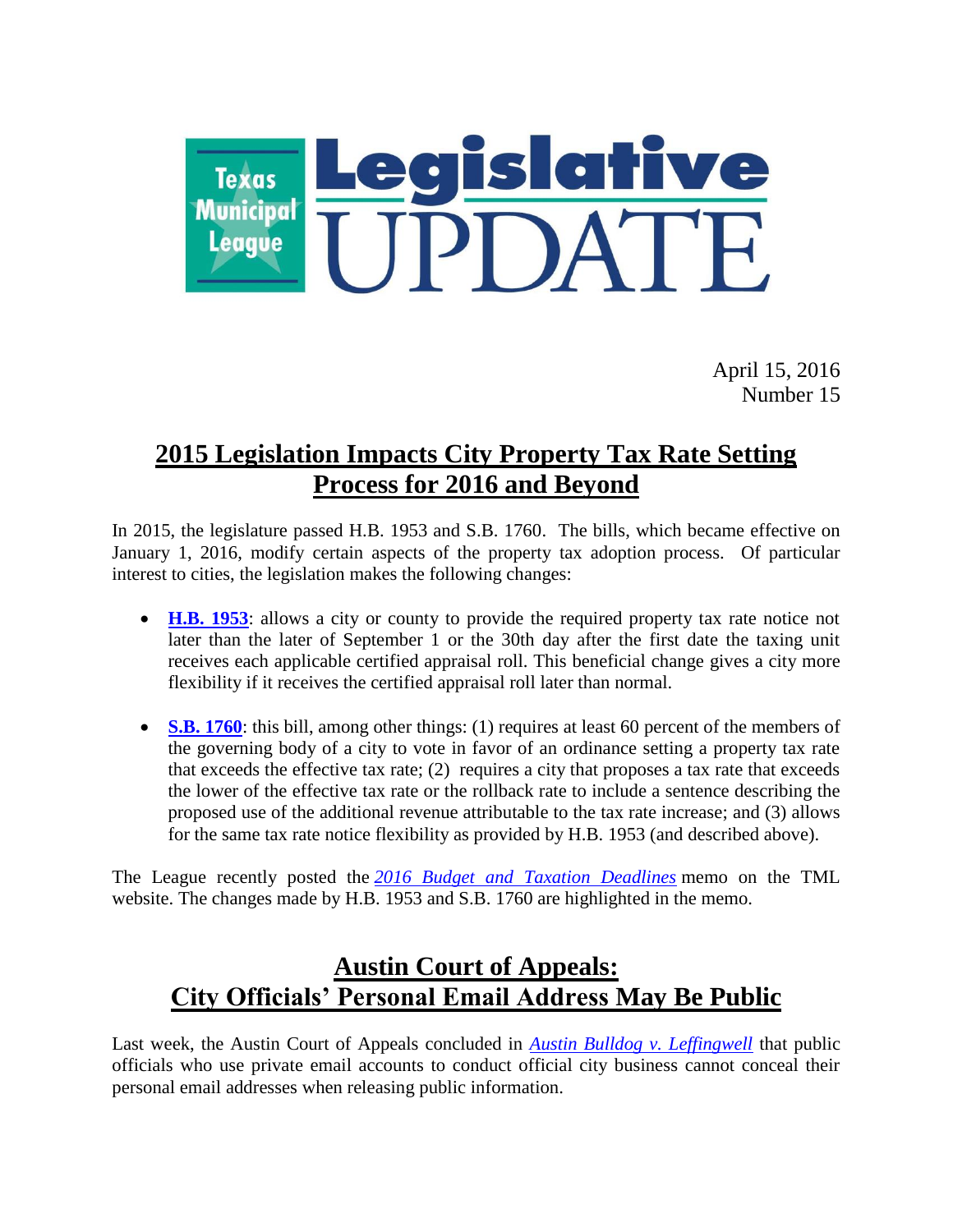The *Austin Bulldog* filed Public Information Act (PIA) requests with the City of Austin for information contained in emails between the mayor, council members, and the city manager. The requests encompassed all emails involving city business, including those transmitted using a personal device and/or email address.

The city produced some of the requested information and sought an attorney general letter ruling on other information. After the attorney general ruled that the documents should be produced, the city redacted the personal email addresses of the city officials and produced the documents. The city cited the attorney general's letter ruling, which instructed that the email addresses be withheld based on Section 552.137 of the Government Code. That section excepts from disclosure the "email address of a member of the public...unless the member of the public consents to its release."

The *Austin Bulldog* filed suit against the City of Austin arguing that the personal email addresses of the City Officials were not protected from disclosure by the exception. The district court disagreed, and the *Austin Bulldog* appealed.

The Austin Court of Appeals discussed the purposes, goals, and structure of the PIA, noting that it "generally obligates the government to make public information reasonably available to whomever properly requests it." The court noted that "member of the public" is not defined by the PIA, so the court looked at the common meaning of the phrase. The court provided several examples in federal case law and state statute showing that when "member of the public" is used in relation to another group, it means anyone who is *not* a part of the other group.

In the email-address exception, "member of the public" is used with "governmental body." Therefore, the court concluded that "member of the public" in Government Code Section 552.137 does not include a person who is part of the governmental body. (The opinion does not affect the prohibition against releasing a true member of the public's email address.) The court reversed the lower court's decision and rendered judgment in favor of the *Austin Bulldog*.

## **H.B. 1295 Contracts Disclosure: Ethics Commission Continues to Modify Implementing Rules**

In 2015, the Texas Legislature adopted House Bill 1295, which added Section 2252.908 to the Government Code. The new law states that a city, among others, may not enter into certain contracts with a business entity unless the business entity submits a disclosure of interested parties. The law applies only to a city contract that either: (1) requires an action or vote by the city council before the contract may be signed; or (2) has a value of at least \$1 million.

After lauding its policy goals, Texas Ethics Commission officials recently described H.B. 1295 as a clumsy, inarticulate, awkward statute in its "adolescent phase." One commissioner explained that "it is a very simple statute in what is a very vast and complicated governmental contracting regime." As a result of H.B. 1295's inadequacies, the commission continues to tinker with the bill's implementing rules, initially adopted in November 2015.